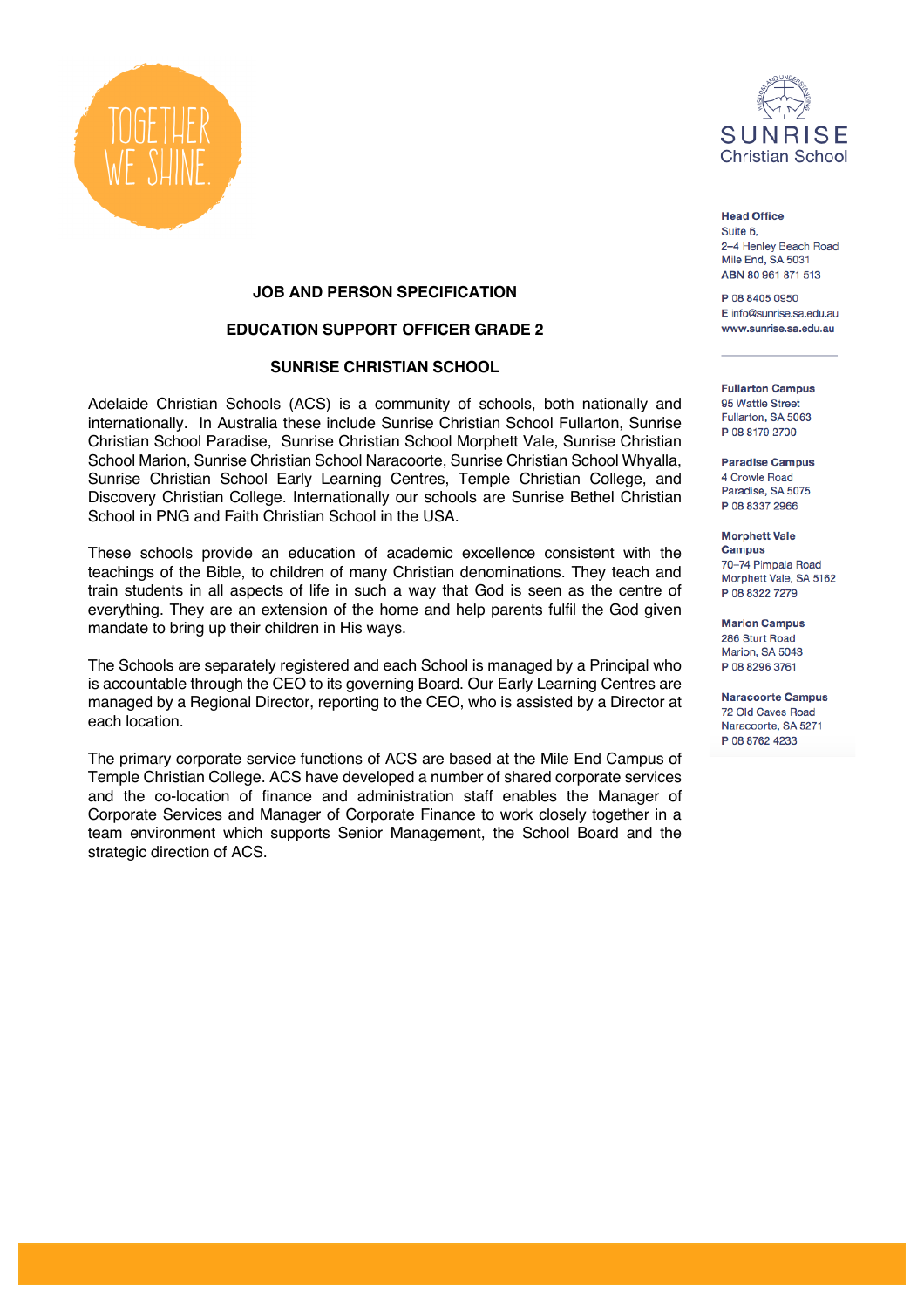



# **JOB SPECIFICATION**

## **OVERVIEW**

The Education Support Officer (ESO) is accountable to the Principal, and works under guidance from the appropriate teacher to provide one on one or small group student assistance to facilitate their learning.

Primarily the incumbent is responsible for ensuring that the student's learning needs are met in a specific area as directed by the appropriate teacher.

The incumbent provides Education Support Officer (ESO) support to the classroom teachers in the provision of learning support services including assisting the teacher with individual children or small groups making learning resources, photocopying and assisting with general supervision as required.

This requires a competency in understanding the curriculum used in the classroom, relating with teachers and children, creating and constructing learning resources, displaying children's work in creative and visually pleasing ways.

## **KEY RESPONSIBILITIES**

# **EDUCATION SERVICES SUPPORT**

## **Working with individual students**

- Assist the teacher by working alongside individual students in the classroom to scribe
- Supervise individual testing or listen to reading
- Assist the teacher by providing extra practice for a child to help them understand a concept that has been taught
- Facilitate and implement a learning program as developed by the appropriate teacher
- Record and assess student progress
- Participate in parent/teacher meetings in relation to individual students when required.

## **Working with small groups**

- Assist the teacher by working with a small group of students to reinforce or practice what has been taught by the teacher.
- Assist the teacher by working with a small group of students providing extension activities organised by the appropriate teacher or health professional.
- Supervise testing, group reading or problem solving activities
- Facilitate and implement a learning program as developed by the appropriate teacher

**Head Office** 

Suite 6. 2-4 Henley Beach Road Mile Fnd, SA 5031 ABN 80 961 871 513

P 08 8405 0950 E info@sunrise.sa.edu.au www.sunrise.sa.edu.au

**Fullarton Campus** 95 Wattle Street Fullarton, SA 5063 P 08 8179 2700

**Paradise Campus** 4 Crowle Road Paradise, SA 5075 P 08 8337 2966

**Morphett Vale Campus** 70-74 Pimpala Road Morphett Vale, SA 5162 P 08 8322 7279

**Marion Campus** 286 Sturt Road Marion, SA 5043 P 08 8296 3761

**Naracoorte Campus** 72 Old Caves Road Naracoorte, SA 5271 P 08 8762 4233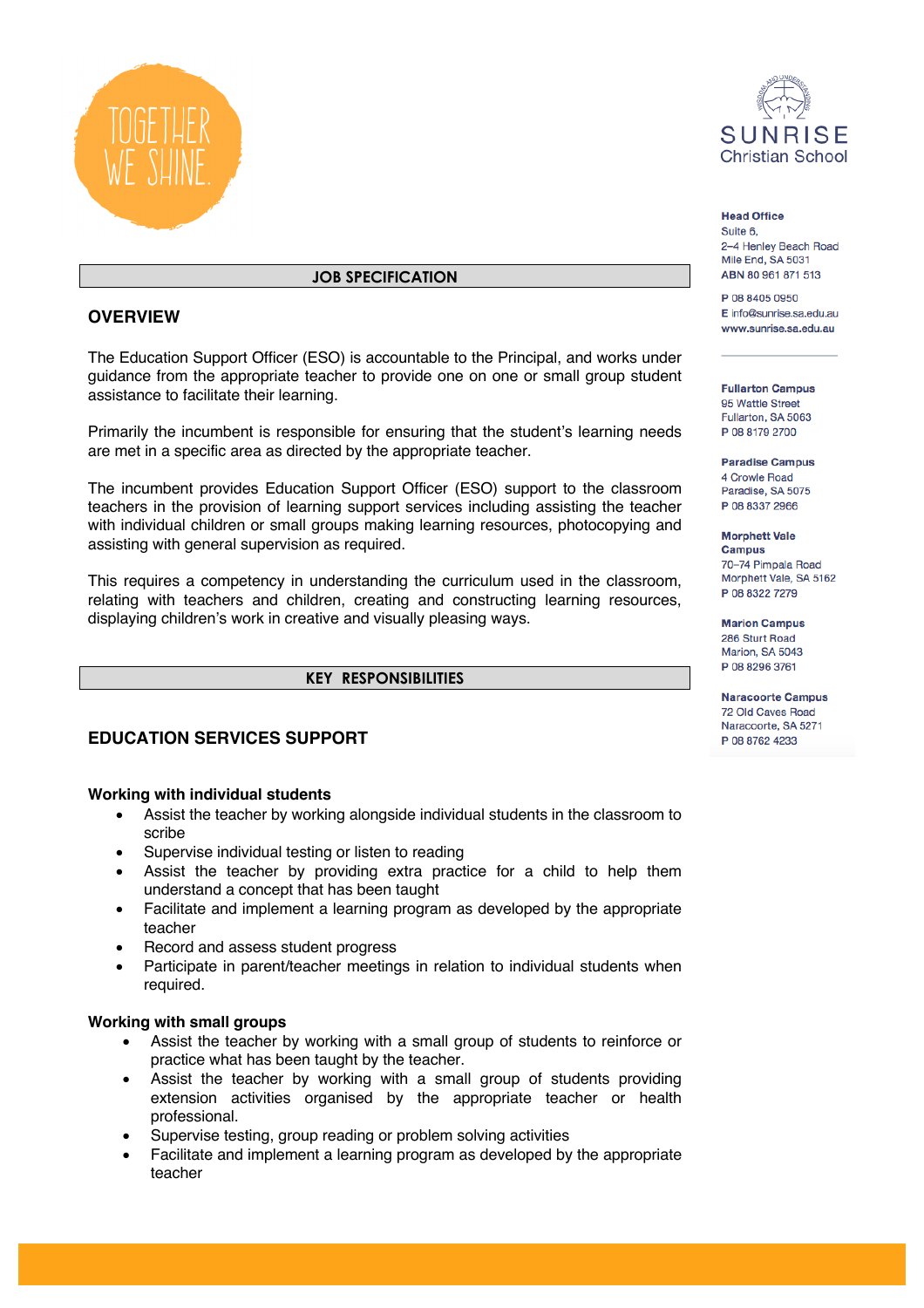



## • Record and assess student progress

Participate in parent/teacher meetings in relation to individual students when required.

## **Making learning resources**

• Create learning resources as required and directed by the teacher

## **Set up displays**

- Assist the teacher by setting up curriculum displays in the classroom
- Assist the teacher by displaying children's work in the classroom or in other areas of the school
- Design and create appropriate labels for displays

#### **Classroom support**

- Assist the teacher with marking
- Assist the teacher with photocopying
- Assist the teacher with supervision of designated activities within the curriculum

The position will be reviewed as the roles change and will be appraised on a regular basis.

**Approved \_\_\_\_\_\_\_\_\_\_\_\_\_\_\_\_\_\_\_\_\_\_\_\_\_\_\_\_\_\_\_\_ Date \_\_\_\_\_\_\_\_\_\_\_\_\_\_ Principal Sunrise Christian School - Signature**

Approved **Date Date** 

**Applicants Signature** 

# **Head Office**

Suite 6, 2-4 Henley Beach Road Mile End, SA 5031 ABN 80 961 871 513

P 08 8405 0950 E info@sunrise.sa.edu.au www.sunrise.sa.edu.au

**Fullarton Campus** 95 Wattle Street Fullarton, SA 5063 P 08 8179 2700

**Paradise Campus** 4 Crowle Road Paradise, SA 5075 P 08 8337 2966

**Morphett Vale Campus** 70-74 Pimpala Road

Morphett Vale, SA 5162 P 08 8322 7279 **Marion Campus** 

286 Sturt Road Marion, SA 5043 P 08 8296 3761

**Naracoorte Campus** 72 Old Caves Road Naracoorte, SA 5271 P 08 8762 4233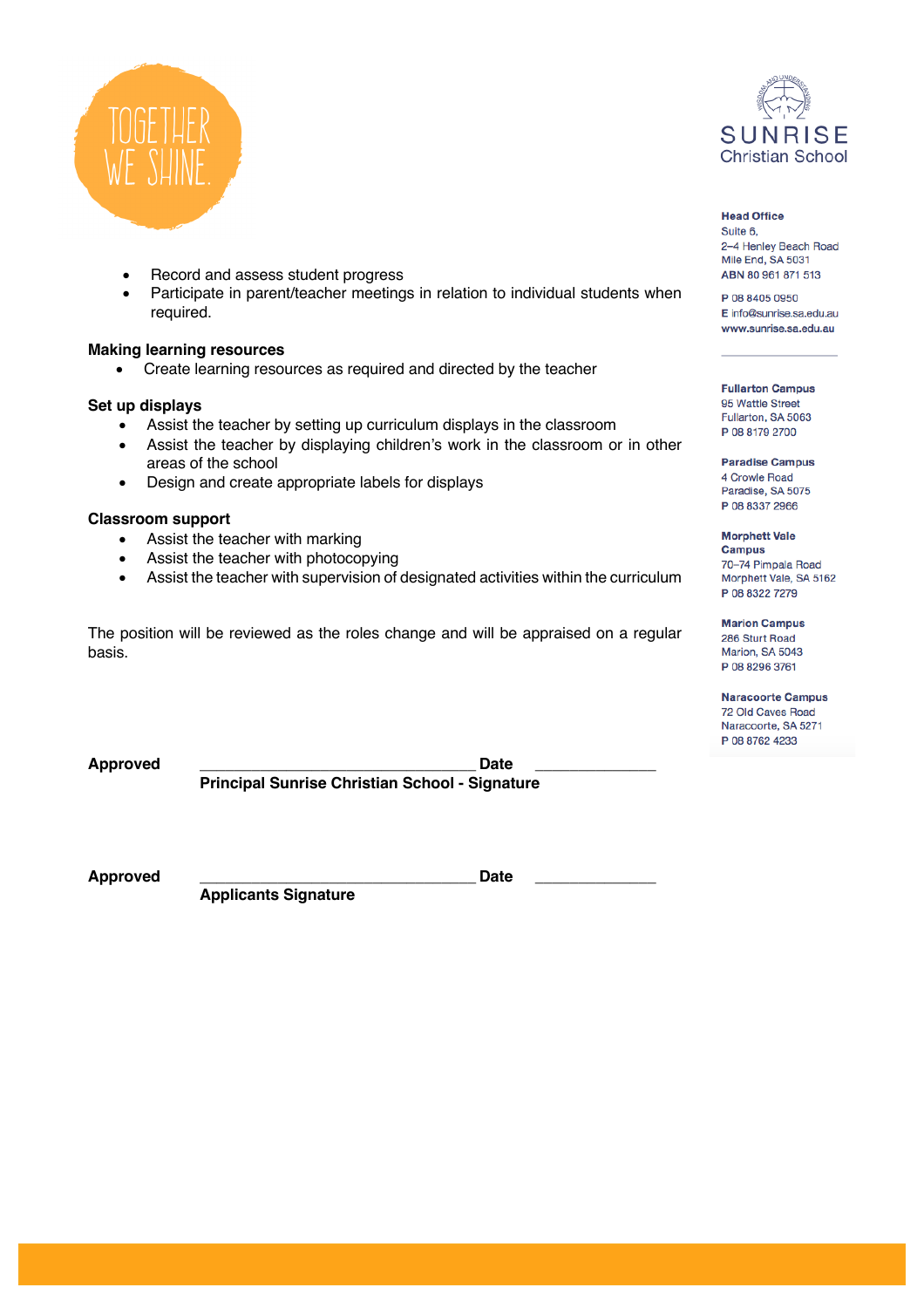



## **Head Office**

Suite 6, 2-4 Henley Beach Road Mile Fnd, SA 5031 ABN 80 961 871 513

P 08 8405 0950 E info@sunrise.sa.edu.au www.sunrise.sa.edu.au

**Fullarton Campus** 95 Wattle Street Fullarton, SA 5063 P 08 8179 2700

**Paradise Campus** 4 Crowle Road Paradise, SA 5075 P 08 8337 2966

**Morphett Vale Campus** 70-74 Pimpala Road

Morphett Vale, SA 5162 P 08 8322 7279

**Marion Campus** 286 Sturt Road Marion, SA 5043 P 08 8296 3761

**Naracoorte Campus** 72 Old Caves Road Naracoorte, SA 5271 P 08 8762 4233

## **PERSON SPECIFICATION**

## **ESSENTIAL MINIMUM REQUIREMENTS**

## **EDUCATIONAL QUALIFICATIONS**

## **SKILLS / ABILITIES**

- Excellent interpersonal and communication skills to successfully engage with persons from a wide variety of backgrounds.
- The ability to work with all levels of staff and management.
- The ability to work as a member of a team in a manner that fosters the support and co-operation of team members.
- The ability to complete variable workloads to a high standard.
- Proficiency and application in the use of Word and Publisher.
- Ability to work autonomously once tasks are delegated.
- Ability to prioritise, demonstrate initiative and take a proactive and flexible approach to tasks.

## **PERSONAL ATTRIBUTES**

- An on-going commitment to the Lord Jesus Christ as Lord and Saviour, consistent with the Biblical standards of Adelaide Christian Centre.
- A demonstrated love and reverence for God's Word as the foundation for Christian living, especially Biblical creation.
- A mature faith and active involvement in a local church.
- A proven life style founded on Biblical Christian principles.
- A life that demonstrates the indwelling of the Holy Spirit.
- A willingness to affirm the foundation statements and principles promulgated by ACS.
- A Christian with a strong commitment to Christian Education and a determination to serve God in a Christian school community.

## **EXPERIENCE**

- Experience in working with children of all ages
- Experience in working as part of a team.

## **KNOWLEDGE**

• Knowledge of the Sunrise School community

# **DESIRABLE CHARACTERISTICS**

## **KNOWLEDGE**

- Knowledge of the operation of a Primary and Secondary Educational Facility.
- Knowledge of the Sunrise phonics curriculum

## **EXPERIENCE**

- Previous experience in a school assistant role would be an advantage.
- Previous experience in a classroom environment.